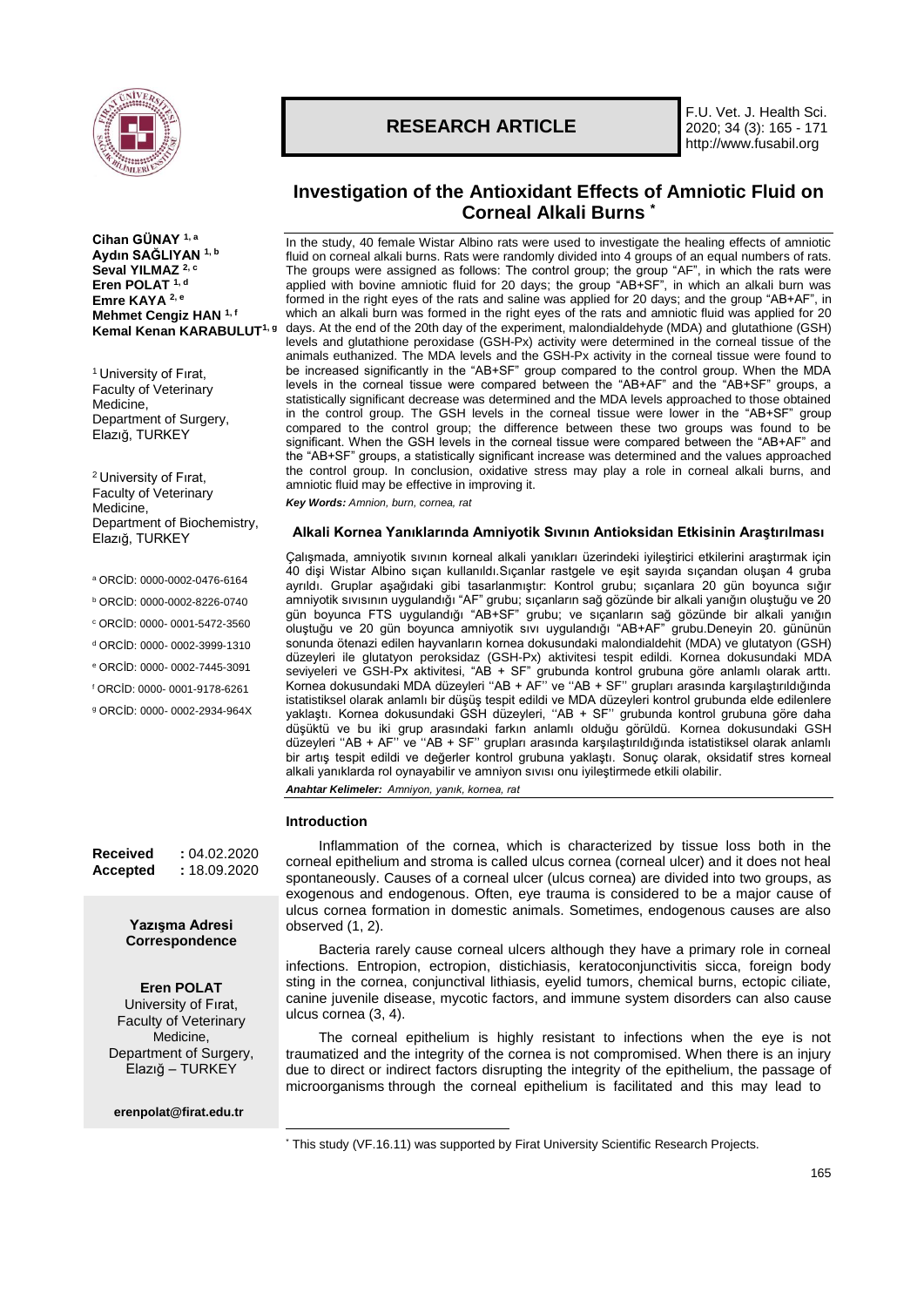corneal ulceration. If corneal defects are not treated early or if there is no appropriate treatment; ulcus cornea may develop in a very short period of time, reaching the deep layers of the cornea and leading to major complications such as corneal vascularization, uveitis, panophthalmia or even corneal perforation (2, 5, 6).

Treatment can be medical or surgical. In order to reduce the pain and treat the infection; locally applied medications, anticollagenase drugs (acetylcysteine, cysteine, sodium EDTA, calcium EDTA, progesterone, medroxyprogesterone, sodium ascorbate, sodium citrate, penicillamine, tetracycline, thiol peptides, aprotinin and polysulfate glycosaminoglycan, heparin, and autogenous blood serum), and vitamins  $(A, B<sub>2</sub>, B<sub>12</sub>)$ C) are administered to patients as effective modes of medical treatment (2, 4, 7-9).

Amniotic membrane and amniotic fluid accelerate epithelization, prevent protein and fluid loss at the wound surface, increase fibroblastic activity, and reduce adhesion formation; as well as having antibacterial, antioxidant, and non-immunological effects (10-13).

The amniotic membrane was first used by Davis in 1910 for skin transplantation. The use of amniotic membranes in ophthalmology was first introduced by De Rotthile. The researcher used a newly acquired chorion layer in 1940 for the treatment of conjunctival epithelial defects, but no significant success was achieved. Later studies have shown that amniotic fluid and amnion membranes have been successfully used in conjunctiva pterygium surgery, filtering surgery, and symblepharon therapy, and for the treatment of chemical burns, periocular surface neoplasms, bleb leaks, conjunctival chalazion, entropion, and cicatrizing conjunctivitis (12, 13).

Free oxygen radicals (FOR) have been reported to play a major role in the development of tissue damage and disease in many organs, including the eye. Despite the diversity, widespread distribution, and highly effective activities of antioxidant molecules against the free radicals in cells and tissues; this defense system may sometimes become insufficient; resulting in macromolecular damage. The commonly known FOR include hydrogen peroxide  $(H_2O_2)$ , superoxide  $(O_2)$ , and hydroxyl radicals (OH<sup>-</sup>) These molecules cause cellular damage by reacting with lipids, proteins, and DNA (14- 19).

The aim of this study was to determine the presence of FOR and antioxidant capacity in the corneal alkali burns and to evaluate the effects of amniotic fluid on healing.

## **Materials and Methods**

**Design of the Experimental Groups:** The study was initiated after receiving the official approval of the Firat University Animal Experiments Ethics Committee (20.04.2016, Karar no: 82). Animal material in the study consisted of 40 female, adult, Wistar Albino rats weighing 250-300 grams, which were obtained from Fırat University Experimental Research Center. The rats were kept in special cages and under special laboratory conditions (24±3℃, 40-60% humidity, and 12 hours of darkness and 12 hours light in a day). Standard pellet feed was used for feeding. Rats were randomly divided into 4 equal groups. Group I rats were selected as the control group and no interventions were performed. Rats in the second (II) group were administered bovine amniotic fluid (AF) for 20 days (2 drops 3 times a day). No other procedures were applied to this group. The third (III) group was selected as the positive control group and a lesion of alkali burn was created in the right eyes of the rats. Saline was applied to these rats for 20 days (AB+SF) (2 drops 3 times a day). Alkali burn was formed in the right eye of the rats in the fourth (IV) group and bovine amniotic fluid was applied for 20 days (AB+AF) (2 drops 3 times a day).

In the rats with an alkaline burn; anesthesia was achieved with intramuscular injections of 4 mg/kg xylazine hydrochloride (Rompun; 23.32 mg/mL, Bayer, Istanbul, Turkey) and 50 mg/kg ketamine hydrochloride (Ketalar, 50 mg/mL, Eczacibasi, Istanbul, Turkey). Alkali burns were induced only in the right eye of the anesthetized rats. For this purpose, a 3 mm-diameter filter paper impregnated with 2 N NaOH was left on the cornea for 40 seconds. After exposure to the alkaline agent, the eyes were washed with saline for 2 minutes.

**Preparation of Amniotic Fluid:** The amniotic fluid used in the experiment was collected after cesarean operations of healthy pregnant cows. The collected amniotic fluid was centrifuged at 2000 rpm for 15 minutes, and the supernatant, which was formed above the tube at the end of the centrifugation, was placed in a sterile tube and stored at  $+4$  °C.

**Euthanasia:** To obtain biochemical data, the animals were euthanized with carbon dioxide inhalation in a closed box at the end of the 20th day. Malondialdehyde (MDA), reduced glutathione (GSH) levels and glutathione peroxidase (GSH-Px) activities at cornea tissue were determined after removing the cornea from euthanized animals. Prior to the analyses, the collected cornea tissues were washed with physiological saline solution, diluted at a ratio of 1:10 with distilled water, and homogenised in a Potter-Elvehjem homogeniser (CAT R50D, Germany). The homogenate was centrifuged at +4 °C (at 3.000 g for 15 min to quantify MDA and GSH; and at 10.000 g for 55 min to test the amount of GSH-Px).

**Determination of MDA Levels in the Corneal Tissue:** The MDA assay was performed according to the method modified by Placer et al. (20). This method is based on the reaction of thiobarbituric acid (TBA) with MDA, which is one of the aldehyde products of lipid peroxidation (LPO). The resulting MDA forms a pink complex with TBA, and the absorbance of this solution was assessed by spectrophotometry at 532 nm to determine the LPO level.

**Determination of GSH Levels in the Corneal Tissue:** The GSH assay was performed by the method of Ellman et al (21), in which the quantification of 5.5' dithiobis- (2-nitrobenzoic acid) (DTNB) is performed via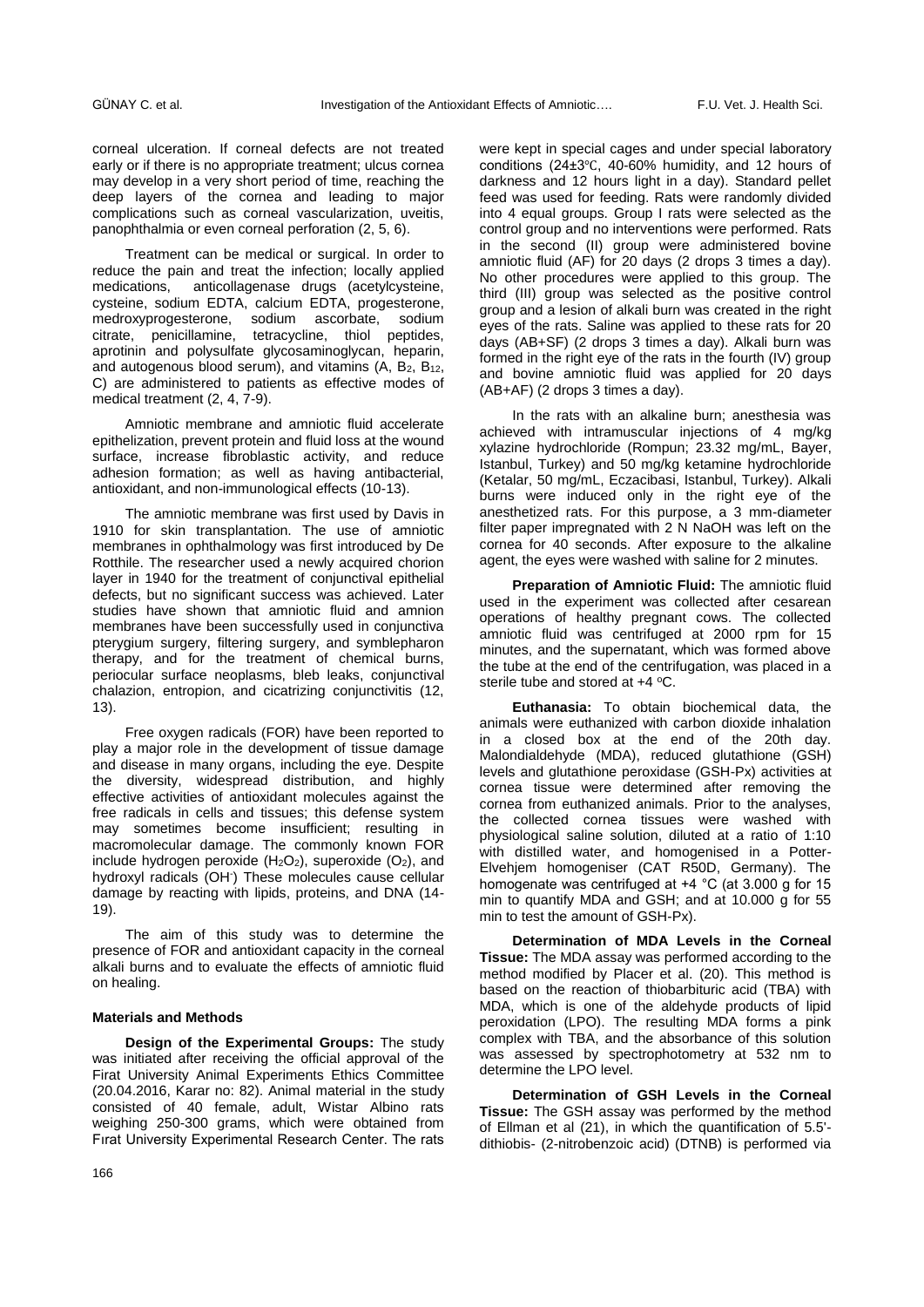the enzymatic cycle procedure in the presence of nicotinamide adenine dinucleotide phosphate (NADPH) and glutathione reductase (GR). This method is a spectrophotometric method based on the highly stable yellow color of sulfhydryl groups when DTNB is added.

**Assay of GSH-Px Activity in the Corneal Tissue:**  Beutler (22) method was used for measuring the corneal tissue GSH-Px activity. GSH-Px catalyzes the oxidation of GSH to the oxidized glutathione (GSSG) using  $H_2O_2$ . The rate of GSSG synthesis is measured by evaluating the GR reaction. One mole of GSSG is produced for the reduction of each molecule of t-butyl hydroperoxide (t-BOOH) in the reaction medium. The reduction of GSSG to GSH is catalyzed by the GR enzyme. In this reaction, 1 mole of NADPH is oxidized for the reduction of each mole of GSSG. The GSH-Px activity is calculated by spectrophotometry by the reduction of the optical density (OD) of the system at 340 nm after NADPH oxidation.

**Protein Assay in Biological Fluids:** The amount of protein in the homogenate samples was measured according to the modified Lowry (23) method; in which the alkaline copper tartrate separator formed complexes with peptide bonds. Each group of 7 or 8 amino acids binds 1 atom of Copper (Cu). Phenol separator gives a purple-blue color when added into the Cu-treated mixture. This color intensity was read at 650 nm wavelength. Since there was not a linear relationship at high concentrations between the concentration of protein and the color, samples were diluted and measured.

**Statistical Analysis:** The statistical significance among the groups was analyzed using the SPSS 22 software package. The Shapiro-Wilk normality test was applied to determine whether the raw values of all of the measured parameters showed a normal distribution. It was found that the values of all parameters conformed to a normal distribution. Based on the results of the Shapiro-Wilk normality test, one-way analysis of variance (ANOVA) was used for determining the differences among the groups. The post hoc Tukey test was used for among comparisons. The data obtained as a result of the study were expressed as mean and standard error. Values of P<0.05 were accepted as statistically significant (24).

### **Results**

**Clinical Observation:** On the tenth dayexamination; corneal ulceration, diffuse conjunctivitis, and blepharospasm were detected in 6 rats, corneal perforation was detected in one rat in Group III (AB+SF was applied). Deep corneal opacity, diffuse conjunctivitis, and photophobia were detected in one rat. Reduction in corneal opacity was present in one rat in addition to the observed improvement in its general condition. Indirect ophthalmoscopy showed deep vascularity in the cornea (Figure 1).

On the tenth-day control examinations in Group IV, in which AB+AF was applied; photophobia, corneal opacity, ulceration, and conjunctivitis were seen in 3 rats. Reductions in corneal opacity, photophobia, and very mild conjunctivitis; as well as symptoms of recovery, were detected in seven rats in Group IV (Figure 2). On the tenth day examinations, no negative findings were observed in the first and second groups (Figure 3 and 4).

On the twentieth-day examinations in Group III (AB+SF); advanced corneal ulceration, corneal edema, photophobia, and advanced level of conjunctivitis were observed in 6 rats in addition to corneal perforation detected in two rats in the previous examination. In this group, one rat showed diffuse corneal opacity, photophobia, dry eye, and conjunctivitis. In one rat, there was a moderate improvement since this rat had moderate corneal opacity. Indirect ophthalmoscopy showed deep vascularity in the cornea (Figure 5).



**Figure 1.** AB+SF group (10. day)



**Figure 2.** AB+AF group (10. day)



**Figure 3.** Control group (10. day)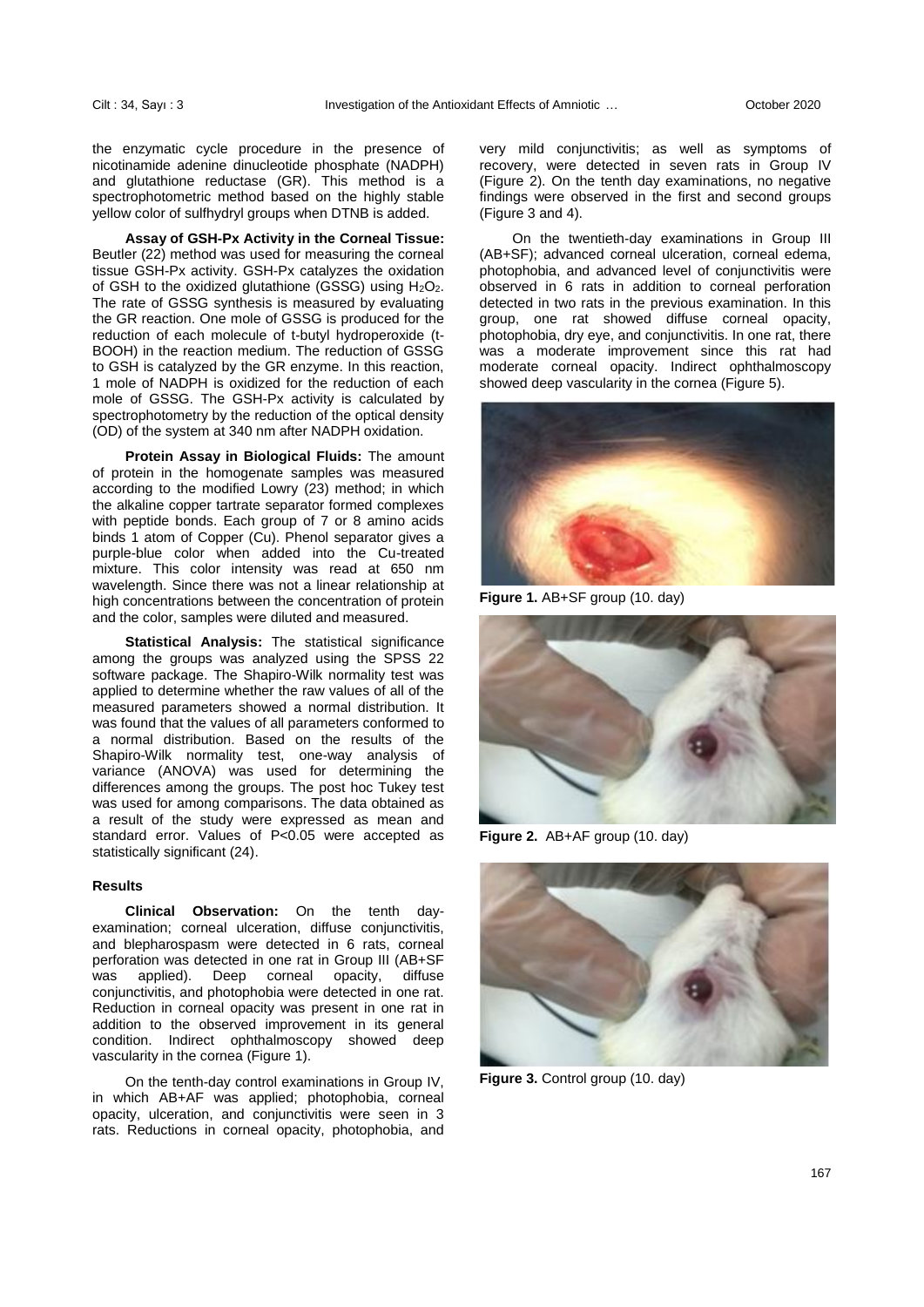

**Figure 4.** Control group 2 (10. day)

On the twentieth-day control examinations in Group IV (AB+AF); corneal ulceration, photophobia, corneal edema, and conjunctivitis persisted in one rat while another rat had moderate corneal opacity, photophobia, and moderate conjunctivitis. Clinically satisfactory symptom improvements were observed in 8 rats. Blurring in the cornea has completely disappeared but photophobia and conjunctivitis persisted (Figure 6).

On the twentieth-day control examinations in the first and second groups, no negative symptoms were observed (Figure 7-8).

**Results of the Biochemical Analysis:** The MDA level in the corneal tissue was higher in the "AB+SF" group compared to the control group and the difference between these two groups was statistically significant (P<0.001). When only AF applied group was compared with the control group; no statistically significant differences were detected. When the corneal MDA levels of the "AB+AF" group were compared with those of the "AB+SF" group; a statistically significant decrease was detected and the final values were found similar to the values of the control group (P<0.001) (Table 1).

The GSH level in the corneal tissue was lower in the AB+SF applied group compared to the control group and the difference between these two groups was statistically significant (P<0.001). When the AF applied group and AB+AF applied groups were compared with the control group; no statistically significant differences were found. When the corneal GSH levels of the corneal tissue in the AB+AF applied group were compared with those of the "AB+SF" group; a statistically significant increase was detected and final values were found to be similar to the values measured in the control group (P<0.001) (Table 1).

The GSH-Px activity in the corneal tissue was higher in the (AB+SF) applied group compared to the control group and the difference between these two groups was found to be statistically significant (P<0.001). When the AS group and the "AB+AF" applied groups were compared with the control group; no statistically significant differences were found. When the corneal GSH-Px activity of the AB+AF applied group was compared to that of the AB+SF group; a statistically significant decrease was detected and the final values were found to be similar to the values of the control group (P<0.001) (Table1).



**Figure 5.** AB+SF group (20. day)



**Figure 6.** AB+AF group (20. day)



**Figure 7.** Control group (20. day)



**Figure 8.** Control group 2 (20. day)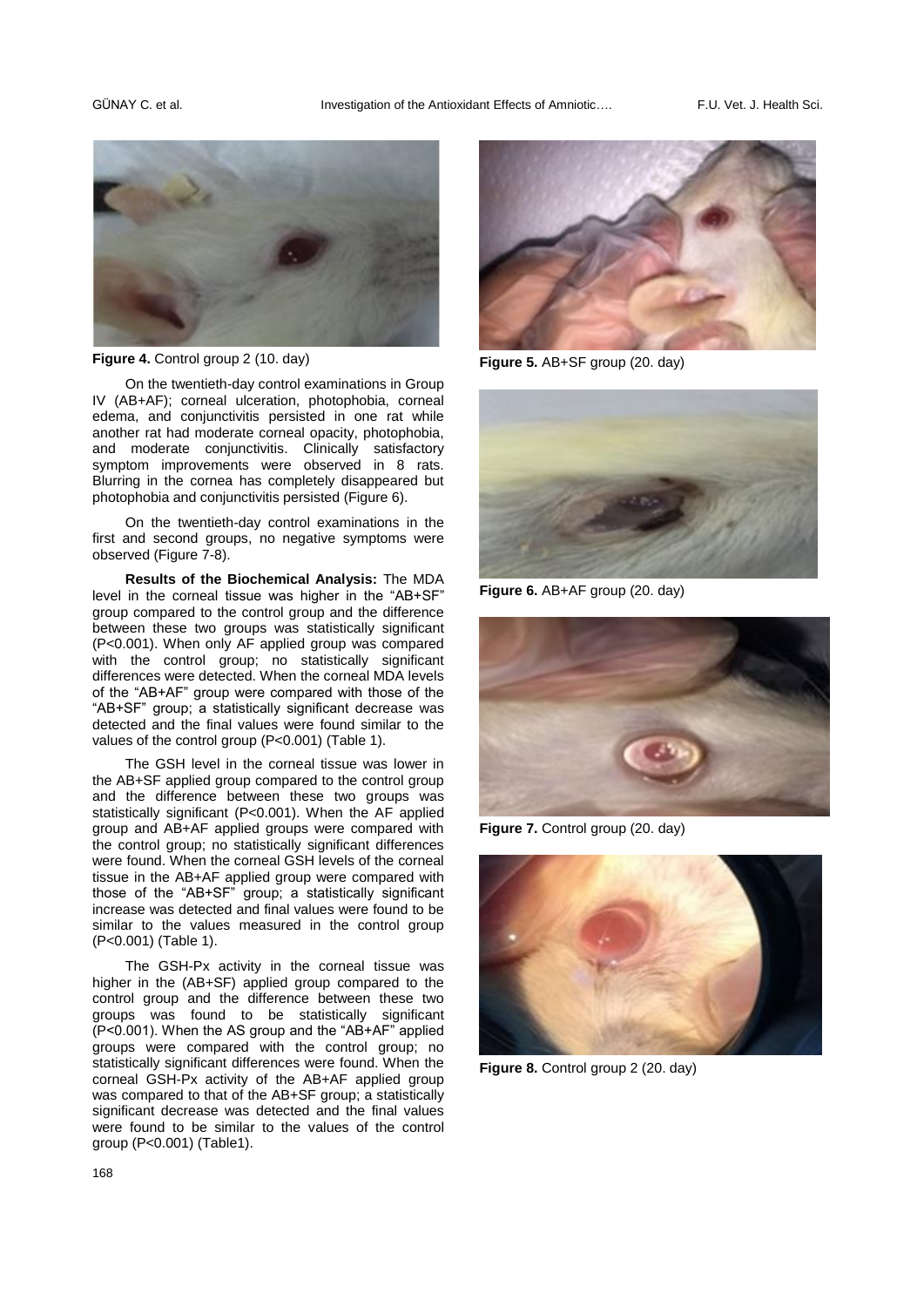|                       | Control                      | <b>Amnotic Fluid</b>         | Alkali Burn+Saline | Alkali Burn+Amniotic Fluid   | P     |
|-----------------------|------------------------------|------------------------------|--------------------|------------------------------|-------|
|                       |                              | (AF)                         | (AB+SF)            | (AB+AF)                      |       |
| MDA (nmol/g tissue)   | $0.51 \pm 0.02$ <sup>a</sup> | $0.52 \pm 0.01$ <sup>a</sup> | $0.71\pm0.01^b$    | $0.54 \pm 0.01$ <sup>a</sup> | 0.001 |
| GSH (µmol/mL)         | $4.62 \pm 0.12$ <sup>a</sup> | $4.34 \pm 0.12$ <sup>a</sup> | $3.24 \pm 0.14^b$  | $4.39 \pm 0.24$ <sup>a</sup> | 0.001 |
| GSH-Px (U/mg protein) | $0.30 \pm 0.01$ <sup>a</sup> | $0.28 \pm 0.01$ <sup>a</sup> | $0.54 \pm 0.03^b$  | $0.29 \pm 0.02$ <sup>a</sup> | 0.001 |

**Table 1.** Statistical analysis of biochemical measurement values in corneal tissue

a.b Different letters on the same line show differences between groups (P<0.001)

### **Discussion**

The damage and inflammation occurring after alkali burns in the cornea may have a possibility of development of permanent defects after some time. Amniotic membrane transplantation and amniotic fluid reduce the inflammation and the effects of the injury when applied early in the course of the tissue damage and these interventions accelerate epithelization (2, 5, 7, 8, 13). Amniotic membrane and fluid show these effects via several growth factors and they display antioxidant effects (10, 13).

Cornea has enzymatic and nonenzymatic antioxidant and repair systems that counteract the effects of free radicals to maintain cell integrity. From the perspective of the balance between the oxidant and antioxidant systems, it is apparent that the integrity of the cell membrane is impaired in the traumatized cells, resulting in the emergence of the oxidative stress conditions in the injured tissue due to the release of oxidants such as  $O_2$  or H<sub>2</sub>O<sub>2</sub> (25-34). Oxidative stress is characterized by elevated FOR, leading to lipid peroxidation in membranes. Lipid peroxidation affects important cellular structures and functions by causing molecular damages in the organism. Alkali burns promote the synthesis of FORs in cornea and the FORs cause cellular damage. After severe alkali burns in the cornea, it was reported that MDA levels, the most important product of lipid peroxidation in aqueous humor, was increased and activity of superoxide dismutase (SOD), GSH-Px, which is the enzymatic scavenger of free radical, was decreased (33). Thus, increased MDA levels in the tissue indicate an increase in FOR. In this study, biochemistry tests showed that oxidative stress was found out to be increased in the groups with alkali burns. FORs can be released from the burnt cells of the necrotic tissue with consequent decreases in antioxidants in the area of tissue damage after the alkaline burn. It has been documented that acute oxidative stress, inflammation, and corneal neovascularization play an important role in corneal damage and even in visual loss due to a chemical burn (35).

Antioxidants provide basic support for ameliorating the effects of injury in cells. Some researchers (28, 32, 33) have studied new pharmacological antioxidants to counteract the adverse effects of oxidant substances for improving the disease prognosis. Other researchers (27, 29, 33) investigate the efficiency of endogenous antioxidants in the saliva and autogenous serum. Öner et al., (25) found that antioxidant levels decreased

significantly in localized burns and local antioxidant treatments eliminated tissue damage in these injuries. In this study, it was determined that exogenous bovine amnion fluid was effective on corneal alkali burns; the MDA levels decreased; and the GSH levels and GSH-Px activities increased significantly in the group receiving amnion fluid therapy with alkaline burn. Eye diseases, including corneal burns, are accompanied by overproduction of FORs and depletion of endogenous antioxidants. It is known that antioxidants such as GSH, SOD, catalase, and GSH-Px are highly effective free radical scavengers of FORs. These enzymes have been shown to be effective in the treatment of various ocular diseases associated with oxidative stress (28, 30, 31, 34). In an experimental study, Nirankari et al., (35) created alkali burns in the anterior segment of rabbit eyes. The study demonstrated that alkali burns impaired the normal response to free radicals and that the resulting impairment could be controlled by early treatment with exogenous SOD. In the anterior segment of the rabbit eye, MDA levels were increased in the 4th, 24th, and 72nd hours after the alkali burn and the SOD activity was significantly reduced. It was reported that after subconjunctival injection of exogenous SOD, the MDA levels were decreased and the endogenous SOD activity was significantly increased. The study demonstrated that bovine amnion fluid improved corneal alkali burns and had antioxidant properties as it increased the levels of MDA.

It has been suggested that GSH, one of the intracellular antioxidants, is susceptible to tissue damage, and has a regulator role especially in the early stages of wound healing. In the study of Otto et al. (34) the intracellular amount of GSH was increased by treating the wounded epithelial cells with GSH and the authors concluded that; compared to the control group, the wound healing was higher in the group, to which this intervention was applied.

GSH-Px is an important corneal defense enzyme that protects against  $H_2O_2$  and lipid peroxides (36). Steiling et al. (26) showed an increase in GSH-Px activity in combination with oxidative stress in scar tissue during wound healing in their study. After alkaline burns, lipid peroxidation and GSH-Px activity in the cornea increased significantly compared to normal control animals in that study. For this reason, the cornea becomes more susceptible to the harmful effects of FOR after alkali burns. In the "AB+AF" applied group, the level of the GSH-Px activity almost returned to the levels of the control group due to epithelial healing in the cornea. The increase in the GSH-Px activity that catalyzes the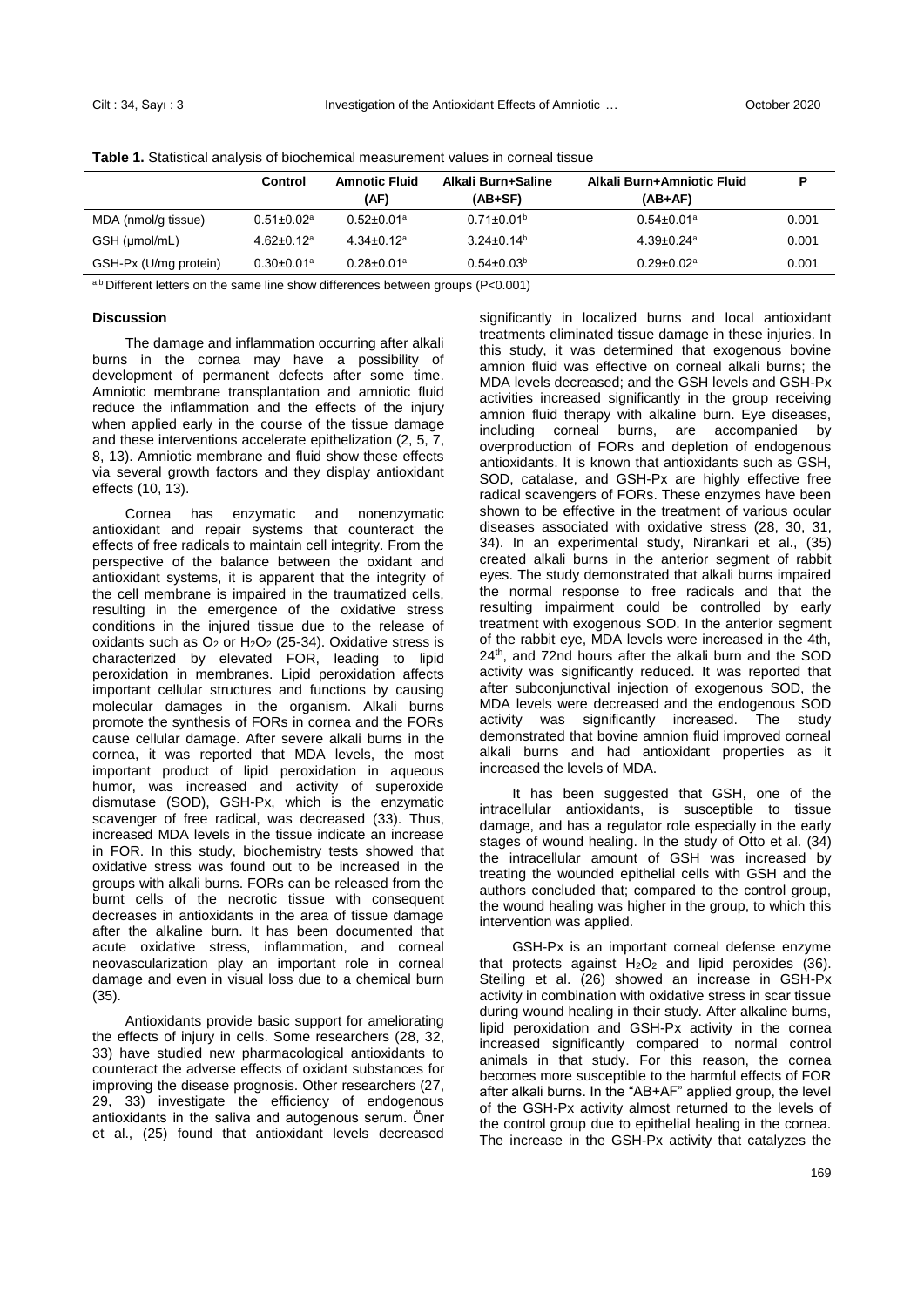conversion of GSH to GSSG (oxidized glutathione) may have accelerated the conversion of GSH to GSSG. GSH is a major cellular -SH (sulfhydryl group) compound that interacts with numerous electrophilic and oxidizing compounds. It is a nucleophile and an effective reducing agent. It can serve as a non-enzymatic antioxidant via the direct interaction between the -SH group and FOR or it may be involved in the enzymatic detoxification reaction of FOR as a coenzyme*.*

Investigators (1, 4, 7) stated that surgical techniques such as corneal transplantation or conjunctivoplasty can be performed to treat corneal alkali burns or corneal ulcers caused by exogenous causes if medical treatment can not be provided for 3 weeks. Duschesne (27) reported that corneal integrity was achieved in more than two weeks by using amniotic membranes with human fibrin glue in a patient where corneal damage was large or even the cornea was perforated. Sridhar et al. (37) stated that after 2 weeks of treatment for chemical burns in the acute phase, the ocular damage had disappeared but that a four-month

#### **References**

- 1. Saroglu M, Arıkan M. Researches on the comparision of various anticollagenase drugs in the treatment of experimentally induced corneal alkali burns in rabbits. J Fac Vet Med Istanbul Univ 2002; 28: 287-300.
- 2. Kenyon K. Inflammatory mechanisms in corneal ulceration. Trans Am Ophthalmol Soc 1985; 83: 610-663.
- 3. Shahriari HA, Tokhmechi F, Reza M, Hashermi NF. Comparison of the effect of amniotic membrane suspension and autologous serum on alkaline corneal epithelial wound healing in the rabbit model. Cornea 2008; 27: 1148-1150.
- 4. Christmas, R. Management of chemical burns of the canine cornea. Can Vet J 1991; 32: 608-612.
- 5. Arora R, Mehta D, Jain V. Amniotic membrane transplantation in acute chemical burns. Eye 2005; 19: 273-278.
- 6. Kozak I, Trbolova A, Sevcikova Z, Juhas T, Ledecky V. Superficial keratectomy, limbal autotransplantation and amniotic membrane transplantation in the treatment of severe chemical burns of the eye. Acta Vet Brno 2002; 71: 85-91.
- 7. Gunay C, Sagliyan A, Yilmaz S, et al. Evaluation of autologous serum eyedrops for the treatment of experimentally induced corneal alcali burns. Revue Méd Vét 2015; 166: 63-71.
- 8. Gunay C, Sagliyan A, Ozkaraca M, Han MC. Effect of autologous serum on healing of corneal endothelium in experimentally-induced alkaline burns of the cornea in rabbits. FÜ Sağ Bil Vet Derg 2013; 27: 31-34.
- 9. Choi JA, Choi JS, Joo CK. Effects of amniotic membrane suspension in the rat alkali burn model. Mol Vis 2011; 17: 404-412.
- 10. Sato H, Shimazaki J, Shinozaki N. Role of growth factors for ocular surface reconstruction after amniotic membrane transplantation. Inv Ophtalmol Vis Sci 1998; 39: 428.
- 11. Saw VPJ, Minassian D, Dart JKG. Amniotic membrane transplantation for ocular disease: A review of the first 233

period had to pass in order to ensure complete recovery. In this study, corneal epithelial defects were resolved after 20 days of treatment, as supported by biochemical findings, too. In this regard, it has been seen that researchers have provided a satisfactory improvement in the health care process.

Some researchers (38, 39) used bovine amniotic fluid and bovine amniotic membrane in acute alkaline corneal burns experimentally created. In these studies, as in our study, reductions in areas where corneal opacity is concentrated and reductions in epithelial defects were found.

In conclusion; there are many treatment options for corneal alkali burns and corneal opacity, ulcer, vascularization, and inflammatory findings related to alkali burn. In this study; it was supported by the clinical and biochemical findings that amniotic fluid could resolve complications in the cornea compared to the control group. Besides, it is considered to be an advantage that the amniotic fluid is easy to obtain, use, and store.

cases from UK user group. Br J Ophthalmol 2007; 91: 1042-1047.

- 12. Stridar MS, Bansal AK, Sanqvan VS, Rao GN. Amniotic membrane transplantation in akute chemical and thermal injury. Am J Ophthalmol 2000; 130: 134-137.
- 13. Kim JS, Kim JC, Na BK, Jeong JM, Song CY. Amniotic membrane patching promotes healing and inhibits proteinase activity on wound healing following acute corneal alkali burn. Exp Eye Res 2000; 70: 329-337
- 14. Fantone JC, Ward PA. Role of oxygen-derived free radicals and metabolites in leukocyte-dependent inflammatory reactions. Am J Pathol 1982; 107: 395.
- 15. Freeman BA, Crapo JD. Biology of disease: Free radicals and tissue injury. Lab Invest 1982; 47: 412-426.
- 16. Rangan U, Bulkley GB. Prospects for treatment of free radical-mediated tissue injury. Br Med Bull 1993; 49: 700- 718.
- 17. Kehrer JP. Free radicals as mediators of tissue injury and disease. Crit Rev Toxicol 1993; 23: 21-48.
- 18. Carubelli R, Nordquist RE, Rowsey JJ. Role of active oxygen species in corneal ulceration. Effect of hydrogen peroxide generated in situ. Cornea 1990; 9: 161-169.
- 19. Yilmaz S, Kaya E, Comakli S. Vitamin E (α tocopherol) attenuates toxicity and oxidative stress induced by aflatoxin in rats. Adv Clin Exp Med 2017; 26: 907-917.
- 20. Placer ZA, Cushman L, Johnson BC. Estimation of products of lipid peroxidation in biological fluids. Anal Biochem1966; 16: 359-364.
- 21. Ellman GL, Courtney KD, Andres V, Featherstone RM. A new and rapid colorimetric determination of acetylcholinesterase activity. Biochem Pharmacol 1961; 7: 88-95.
- 22. Beutler E. Red cell metabolism. A manual of biochemical methods. 2nd Edition, New York, NY, USA: Grune and Starton; 1984.